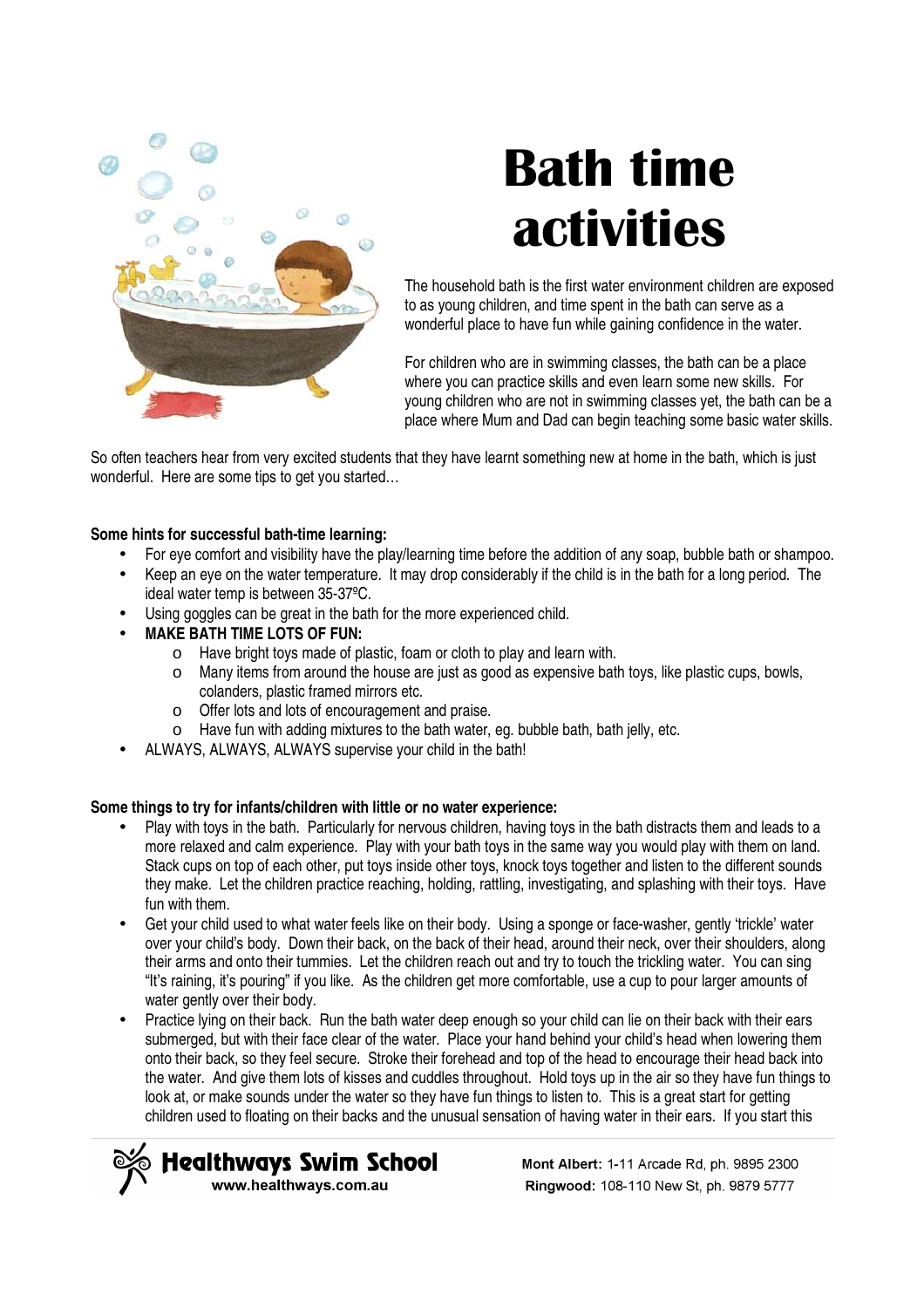from a young age, children grow up with little or no resistance to the sensation of water in their ears. If your child is a little bit older it is very common for children to not like lying on their back and/or not like water in their ears. If this is the case, gently persist with the activity and provide lots of distractions so they can think about other things and not worry so much about being on their back.

- Learn how to cope with splashes on their face. Throughout your time in the bath, it is inevitable that water will be splashed in their face. And possibly, they might even accidentally submerge their face in the water (make sure you are always close by to lift their face out of the water if this happens). If and when this happens, don't go flying into dramatics (even if they do). Calmly wipe their eyes once (yes, only once – the aim of wiping their eyes is not to dry their face, it's just to get the bulk of the water out of their eyes so they can see properly) and if needed wipe their hair backwards over their head so that the water in their hair isn't dripping all over their face. Tell them that they're alright. Give them a cuddle and distract them with some toys, games or a song.
- Change positions with your child in the water. If they start to squirm on their back, change positions and support them in a sitting position. If they start to get bored in a sitting position, change positions and support them on their tummy. Keep the children moving so they enjoy bath time and learn that you don't always have to be in the same position. Sometimes your face is close to the water, sometimes it's far away. Sometimes your ears are underwater, sometimes they're not. Sometimes the water's in front of you, sometimes it's behind you.
- Move them through the water. Learning how water works is an amazing thing for a child. Learning that every time you move in water you can feel ripples on your skin is a totally different sensation to being on land. Also, the feeling of water moving around them can be very relaxing for children. It's like a massage. So, help this by moving your children in the water. On their back, gently move them forwards and backwards up and down the bath (being careful that the wave you create at either end doesn't get too scary for them). You can do the same on their tummy. When they're sitting, move their arms from side to side so they can feel the water running through their fingers.
- Experiment with deep and shallow water. The water doesn't always have to be exactly the same height. Sometimes run a deep bath and sometimes run a shallow bath. If having a shallow bath, keep in mind that more of their wet body is exposed to the air so they are often colder. In this case, use a cup to constantly pour warm bath water over their body to stay warm. If having a deep bath, keep in mind that is much harder to balance in deep water and toppling over is much easier. So, be close by at all times (which you should be anyway!)

#### **Some things to try for children with some water experience:**

- Start teaching your child verbal cues for movements in the water:
	- o "Kick, kick, kick…": Practice kicking in the bath. Get your child lying down on their back (preferably with their ears underwater) and practice a kicking movement with their legs. Support around their knees and repeat "kick, kick, kick…" while you help move their legs. Or if they're a bit older and can kick by themselves see whether they can make bubbles in the bath by kicking their legs. (Also, if they can kick by themselves get ready to have a wet bathroom! And a wet you!)
	- o "Scoop, scoop, scoop…": Practice scooping arm action in the bath. Sit your child up on their bottom and practice a scooping movement in the water with their arms. Support around their elbows and repeat "scoop, scoop, scoop…" while you help move their arms. Or if they're a bit older and can scoop by themselves, see if they can pretend to be a dog and "dig a hole" in the water.
	- $\circ$  "1, 2, 3": Practice the cue for submersions in the bath. Sit your child up on their bottom, say "[Your child's name], 1, 2, 3", pause for 1 second (just long enough for them to take a breath), pour water over their head, and then give them lots of kisses and cuddles. Start with pouring just a little bit of water over the back of their head, then move to pouring a little bit of water over the front of their head, and then increase the amount of water until it goes over their eyes and nose.
- Start teaching your child how to blow bubbles:
	- o For younger children:
		- Young children do not have the breath control to blow bubbles themselves yet, but they will love watching you do it. The hot tip for showing your children how to blow bubbles is to make noises



Mont Albert: 1-11 Arcade Rd, ph. 9895 2300 Ringwood: 108-110 New St. ph. 9879 5777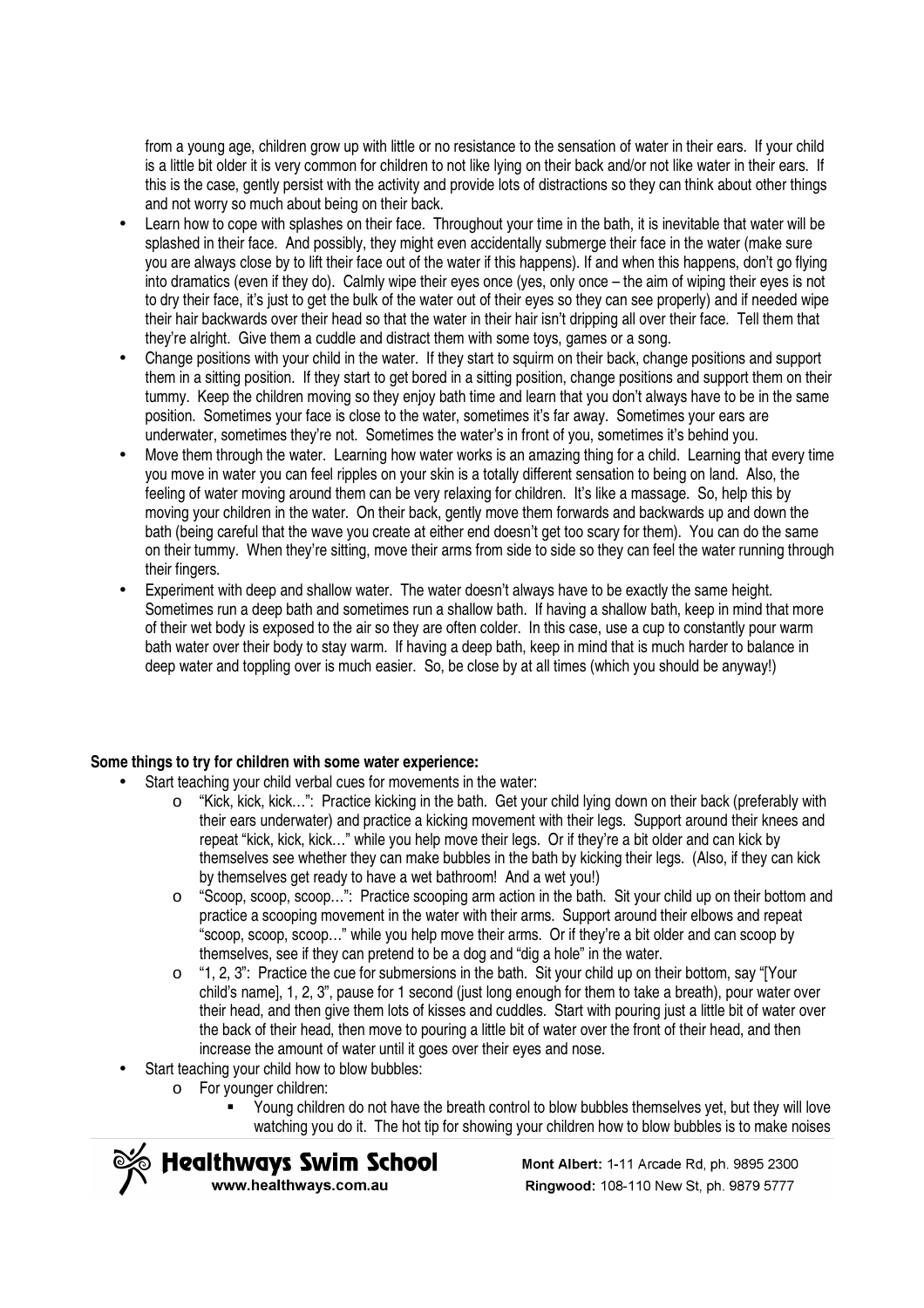with your mouth while you do it. That is, pretend your talking and making funny noises underwater. Ultimately, they will try to copy you and if they make noises with their mouth too, it saves you trying to explain about blowing out as it will happen automatically.

- o For older children:
	- Show them how to blow bubbles as per younger children.
	- You can also, try to get them to blow a floating toy across the bath, and slowly get their mouth closer to the water.
	- Or you can put plastic musical instruments in the bath like a recorder or harmonica. Practice blowing in them and playing them in the air, then have a go blowing them under water.
- Let the children learn that they can control where water goes. Let them pour water over themselves with a plastic cup. Or if having a bath with them, let them pour water over you. See if they can use their hands in a cup shape to fill up a toy with water. There are also some great bath toys with wheels and other moving parts. Put one of them in the bath and watch how when you put water in the top it makes everything move.

#### **Some things to try for children with more water experience:**

- Encourage your child to put their face under water:
	- $\circ$  Play a game of what part of their face can they get wet while they blow bubbles. Start with blowing bubbles and getting their chin wet. Then blow bubbles and get their lips wet. Then the bottom of their nose, top of their nose, cheeks, eyes, eye brows, forehead, and then do their hair. Remember to give them lots of praise and encouragement, even if they can't do it yet.
	- o Once your child is confident putting their face in the water, count how long they can stay there for. Start with a cue like "1, 2, 3, Go" and count out loud while your child submerges. Children love getting better and better at this.
	- $\circ$  Practice wearing goggles in the bath. Wearing goggles in the bath is great practice time to get used to them. And when they realise that they can see underwater with their goggles they love it! When they're wearing goggles encourage them to open their eyes underwater by:
		- Placing a laminated picture or plastic placemat with pictures on it on the bottom or side of the bath (depending on your child's ability to submerge). Ask your child to put their head in the water and either pick up or point to a particular item. Remember to give them lots of praise and encouragement, even if they can't do it yet.
		- (A swim school parent once told me of this activity that they made up in their bath. It worked really well for her kids who were VERY stubborn about not putting their heads in the water). If your children understand that you buy treats at the shop with money, try placing some 5-20 cent pieces at the bottom of the bath and encourage the children to blow bubbles and pick them up. They can then take the money that they picked up in the bath to the shops and buy a little treat.
	- Practice floating in the bath. Put your hand behind your child's head so that (if needed) you can hold your child's face above the water with their ears underwater. Encourage your child to relax and lift up their chin, chest, tummy, bottom and lastly their legs to see if they can float in the bath. Remember to give them lots of praise and encouragement, even if they can't do it by themselves yet.
	- Practice moving the water around in the bath. Any swirling and pushing around of the bath water is not just fun. It's also great great great great practice for learning how to scull, which is the basic hand action for any formal swimming action, including: freestyle, backstroke, breaststroke, treading water, even just basic doggy paddle… Everything. So, have fun making whirlpools in the water. Get the children to sit in the middle of the bath and place some toys around them. Get them to move their hands and arms so that they push the water around them in a circle and therefore move the toys around them in a circle. Have toy races and try to guess which toy is going to get round the bath first.



Mont Albert: 1-11 Arcade Rd, ph. 9895 2300 Ringwood: 108-110 New St. ph. 9879 5777